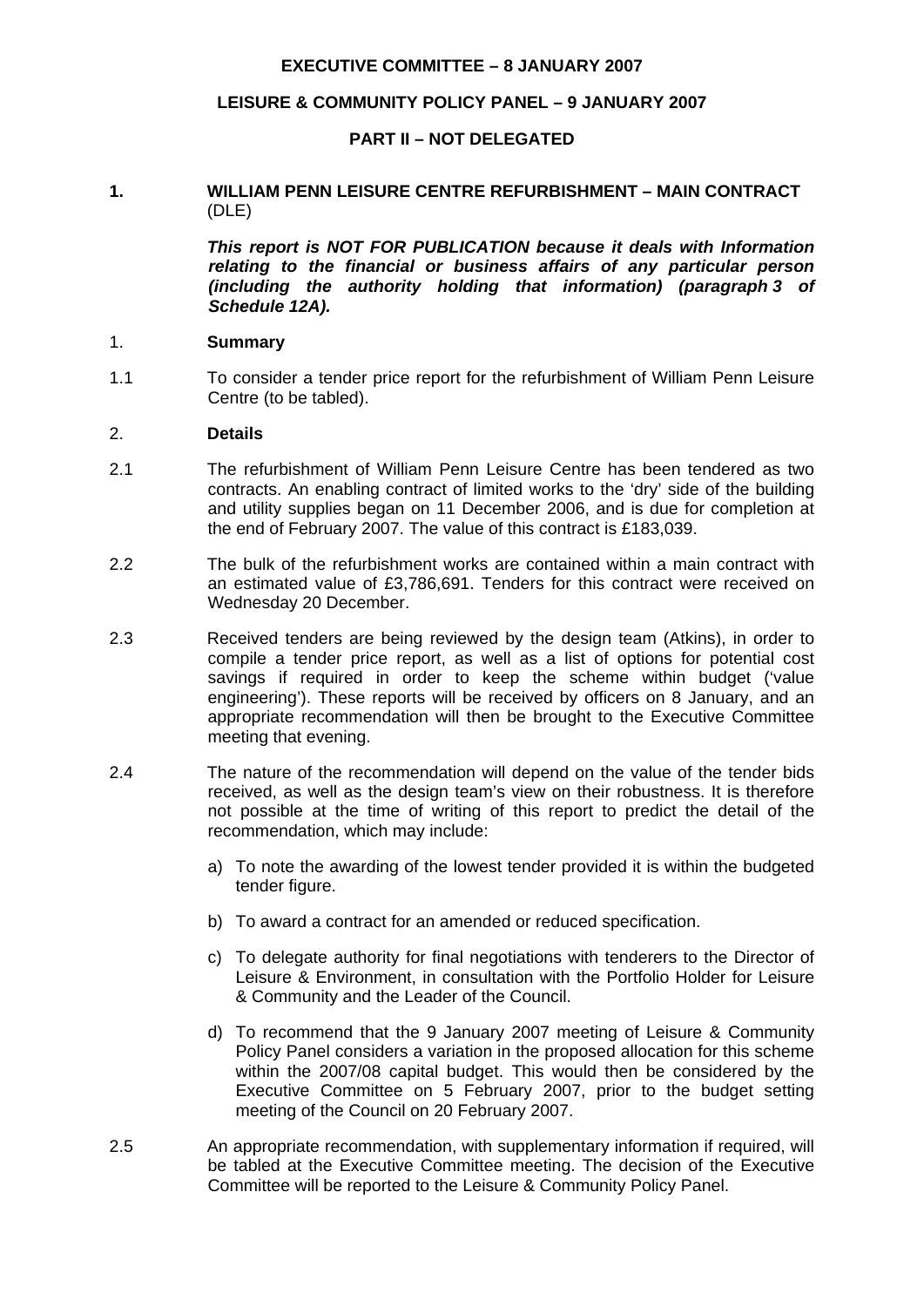# 3. **Options/Reasons for Recommendation**

3.1 To consider a tender price report for the refurbishment of William Penn Leisure Centre.

# 4. **Policy/Budget Implications**

- 4.1 The recommendations in this report are within the Council's agreed policy, specifically the 'Healthy Communities' theme and 'Providing a mix of leisure facilities for all ages'.
- 4.2 The recommendations within this report may vary the Council's proposed capital budget for 2007/08.

# 5. **Financial Implications**

5.1 Any financial implications from this recommendation will be tabled in supplementary information.

# 6. **Equal Opportunities Implications**

### 6.1 *Relevance Test*

A relevance test is not appropriate for this recommendation.

# 6.2 *Impact Assessment*

The operation of the finished building will be covered by an Equalities Impact Assessment of the Leisure Facilities Management Contract to be conducted during 2007.

# 7. **Risk Management Implications**

- 7.1 The Council has agreed its risk management strategy which can be found on the website at http://www.threerivers.gov.uk. The risk management implications of this report are detailed below.
- 7.2 The subject of this report is covered by the Leisure service plan. Any risks resulting from this report will be included in the risk register and, if necessary, managed within this plan.
- 7.3 The following table gives the risks already identified for this project, together with a scored assessment of their impact and likelihood.

|   | Description of Risk                           | Impact | Likelihood |
|---|-----------------------------------------------|--------|------------|
|   | Project over-runs budget                      |        |            |
| 2 | Project is delivered late                     | ΙV     |            |
| 3 | Loss of key project personnel                 |        |            |
| 4 | Project does not deliver the required outputs |        |            |
| 5 | Contractor fails                              |        |            |